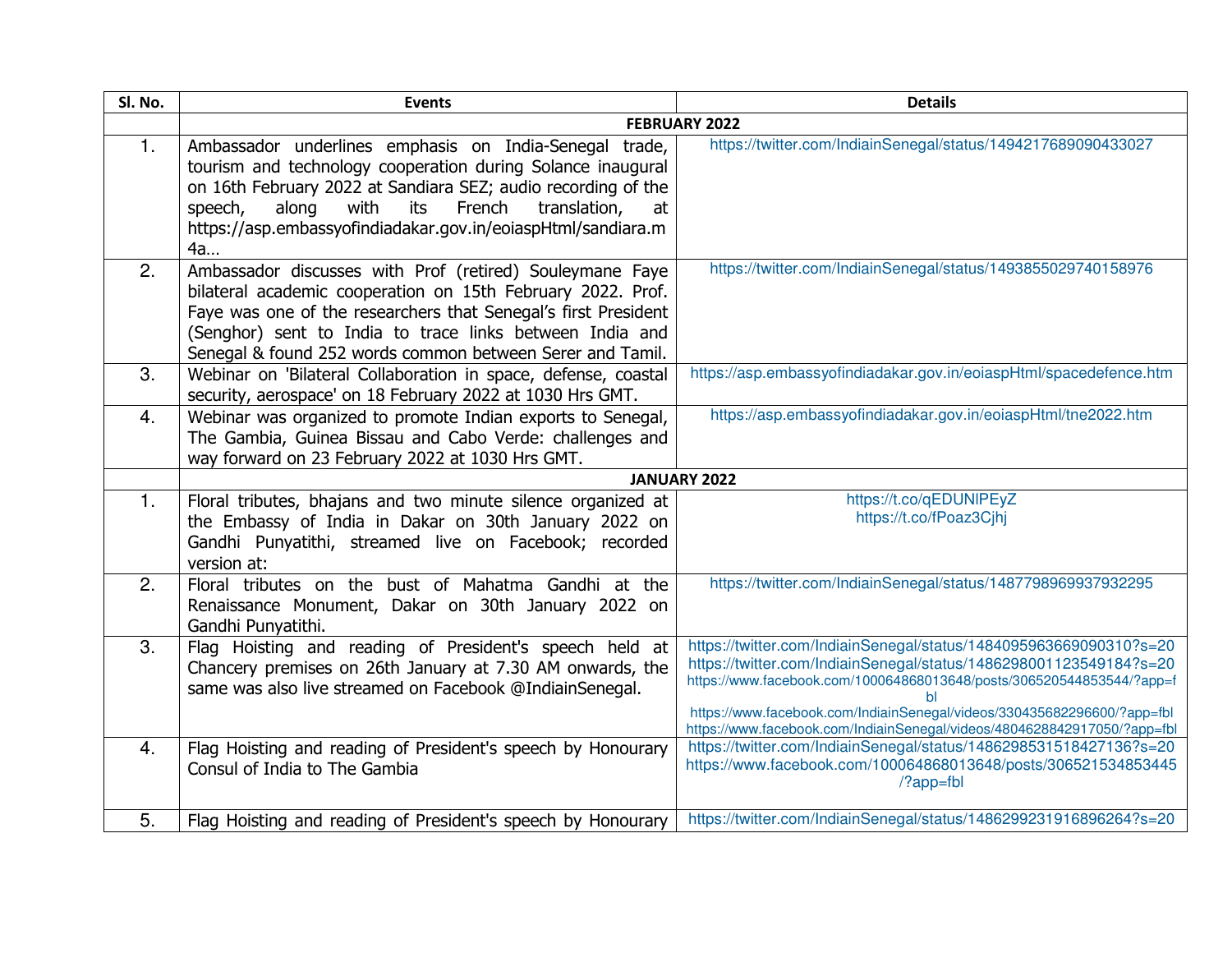|     | Consul of India to Guinea Bissau.                                                                                                                                                                                                         | https://www.facebook.com/100064868013648/posts/306522288186703<br>$\frac{7}{2}$ app=fbl                                                                                                                                                                                                                                                         |
|-----|-------------------------------------------------------------------------------------------------------------------------------------------------------------------------------------------------------------------------------------------|-------------------------------------------------------------------------------------------------------------------------------------------------------------------------------------------------------------------------------------------------------------------------------------------------------------------------------------------------|
| 6.  | Republic Day reception with Covid-19 precaution held by<br>Embassy of India in Dakar on 26 January 2022 with the<br>presence of Indian Community and friends of India at Hotel<br>Ngor Diarama from 1900 hrs onwards.                     | https://twitter.com/IndiainSenegal/status/1486589534460645378?s=20<br>https://www.facebook.com/100064868013648/posts/307038081468457<br>$\frac{?app=fb}{ }$<br>https://www.facebook.com/100064868013648/posts/307402611432004<br>$\frac{7}{2}$ app=fbl<br>https://www.facebook.com/100064868013648/posts/307406158098316<br>$\frac{?app=fb}{ }$ |
| 7.  | Online Contest including Essay, Painting, dance and singing on<br>the subjects of Republic Day.                                                                                                                                           | https://asp.embassyofindiadakar.gov.in/eoiaspHtml/OnlineContests.htm<br># Toc93921336<br>https://twitter.com/IndiainSenegal/status/1483862406333882368?s=20<br>https://www.facebook.com/100064868013648/posts/301938321978433<br>$\frac{?app = fbl}{ }$                                                                                         |
| 8.  | A webinar was organised on 25th January 2022 at 1030 GMT<br>on the occasion of National Tourism Day                                                                                                                                       | https://asp.embassyofindiadakar.gov.in/eoiaspHtml/ntd2022.htm<br>https://twitter.com/IndiainSenegal/status/1484143452803813380?s=20                                                                                                                                                                                                             |
| 9.  | Online Contest including Essay, Painting, dance and singing on<br>the subjects of National Tourism Day.                                                                                                                                   | https://asp.embassyofindiadakar.gov.in/eoiaspHtml/OnlineContests.htm<br># Toc93581306                                                                                                                                                                                                                                                           |
| 10. | To mark the #MakarSankranti kite-flying and rangoli making<br>at Iconic Renaissance Monument in Dakar on 15 January 2022.                                                                                                                 | https://twitter.com/IndiainSenegal/status/1482450368458113029?s=20<br>https://twitter.com/IndiainSenegal/status/1481532234981064704?s=20<br>https://twitter.com/IndiainSenegal/status/1480930840590888965?s=20                                                                                                                                  |
| 11. | Online Contest including Essay, Painting, Mono-act, Vocal<br>music, Instrumental music etc. on the subjects of<br>Makar<br>Sankranti, rangoli making and Kite flying etc.                                                                 | https://asp.embassyofindiadakar.gov.in/eoiaspHtml/OnlineContests.ht<br>m# Toc92790168<br>https://twitter.com/IndiainSenegal/status/1482294223609208833?s=20                                                                                                                                                                                     |
| 12. | Sengindia organizes #MakarSankranti celebrations in Dakar<br>marked by kite-flying, authentic Gujarati breakfast and lunch,<br>and participation of members of Indian community, while<br>strictly adhering to Covid-19 health guidelines | https://twitter.com/IndiainSenegal/status/1482738060055953410?s=20                                                                                                                                                                                                                                                                              |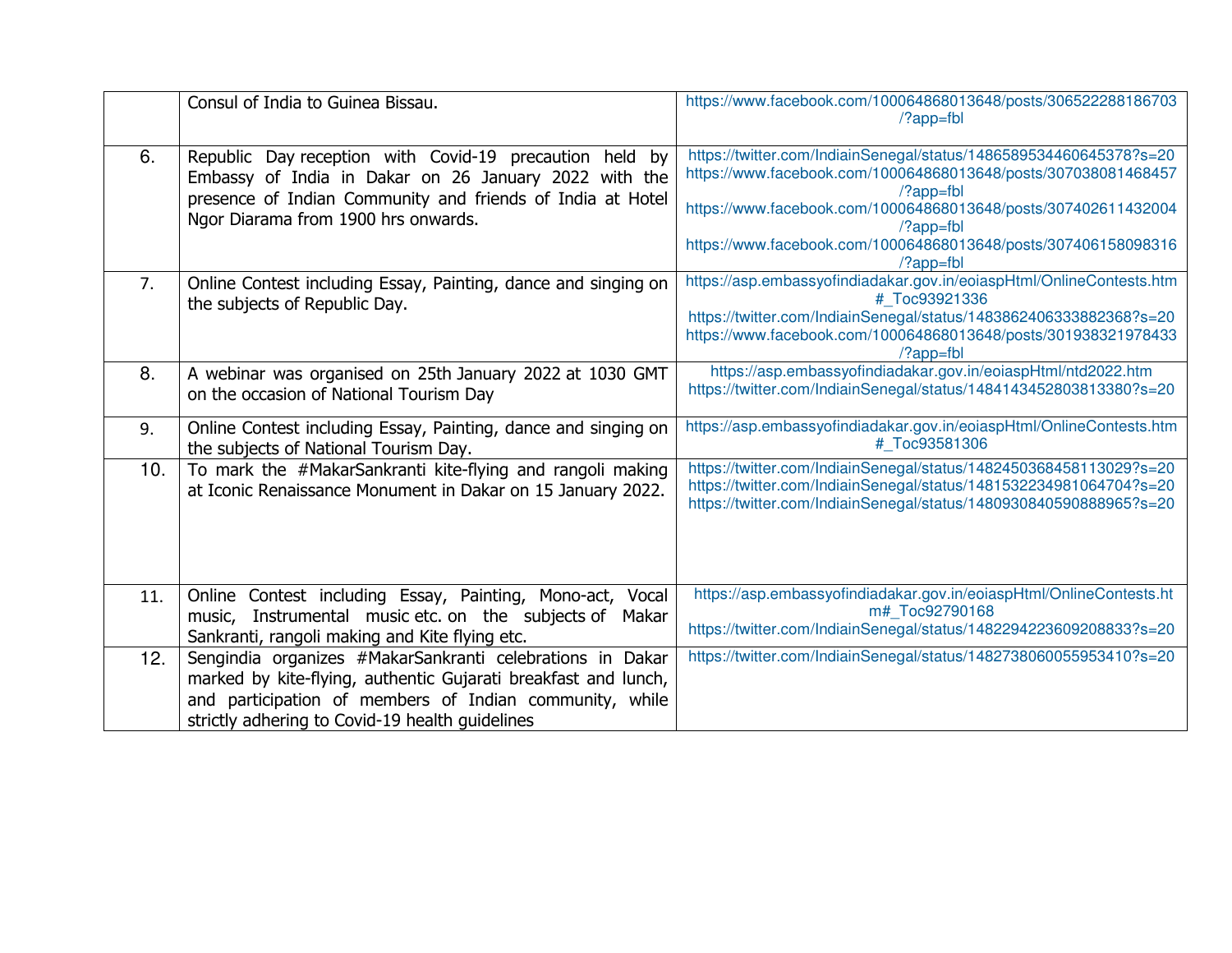| 13.            | 7th Cricket Tournament was organized by Ganesh Mandal<br>Senegal at Bel Air Military Grounds in Dakar from 25th<br>December 2021 to 9th January 2022. 12 teams participated in<br>the tournament. Indorama lifts the cup beating three times<br>Champions Senegindia        | https://twitter.com/IndiainSenegal/status/1480277776439689219?s=20                                                                                                                                             |
|----------------|-----------------------------------------------------------------------------------------------------------------------------------------------------------------------------------------------------------------------------------------------------------------------------|----------------------------------------------------------------------------------------------------------------------------------------------------------------------------------------------------------------|
| 14.            | Online Contest organized by the Embassy and covered such<br>areas as Essay, Painting, Mono-act, Vocal music, Instrumental<br>music etc. on the subjects National Youth Day and Teachings<br>of Swami Vivekananda.                                                           | https://asp.embassyofindiadakar.gov.in/eoiaspHtml/OnlineContests.htm<br># Toc92631430<br>https://twitter.com/IndiainSenegal/status/1480188520358686720?s=20                                                    |
| 15.            | A webinar was organized on 12th January 2022 at 1600 hrs<br>GMT to celebrate National Youth Day. A presentation on the<br>life and teaching of Swami Vivekananda was presented to<br>enthusiastic audience. Recording of the webinar can be seen at                         | https://register.gotowebinar.com/recording/6609359428472643585<br>https://twitter.com/IndiainSenegal/status/1480855698242248708?s=20                                                                           |
|                |                                                                                                                                                                                                                                                                             | DECEMBER 2021                                                                                                                                                                                                  |
| $\mathbf{1}$ . | A webinar was organized on 29th December 2021 on Space for<br>Development (Atmanirbhar Bharat)                                                                                                                                                                              | https://twitter.com/IndiainSenegal/status/1471769562861428742?s=20                                                                                                                                             |
| 2.             | A webinar was organised on 6th december for paying tributes<br>to Dr. BR Ambedkar on Mahaparinirvan Divas.                                                                                                                                                                  | https://twitter.com/IndiainSenegal/status/1467068057730396160?s=20                                                                                                                                             |
| 3.             | Ambassador and Member of National Assembly of Senegal<br>Hon'ble Demba Keita discuss trade and economic cooperation<br>between Senegal, particularly the region of Casamance<br>(Atmanirbhar Bharat)                                                                        | https://twitter.com/IndiainSenegal/status/1471245244826009605?s=20                                                                                                                                             |
| 4.             | Trade promotion event was organised on 20th December<br>2021 at Chamber of Commerce in Ziguinchor, Casamance<br>promoting collaboration in various sectors<br>including<br>cashew/food processing, infrastructure, wellness tourism,<br>fisheries etc. (Atmanirbhar Bharat) | https://twitter.com/IndiainSenegal/status/1473169152491892736?s=20                                                                                                                                             |
| 5.             | Ambassador visited University Assane Seck, Port of Ziguinchor<br>and had an interaction with the students.                                                                                                                                                                  | https://twitter.com/IndiainSenegal/status/1473415882915385347?s=20<br>https://twitter.com/IndiainSenegal/status/1473392603043446787?s=20<br>https://twitter.com/IndiainSenegal/status/1473388583956406284?s=20 |
| 6.             | Ambassador visited power grid Substation built by Indian<br>company Kalpataru Power, funded by Export-Import Bank of<br>India (Atmarnirhbhar Bharat).                                                                                                                       | https://twitter.com/IndiainSenegal/status/1473395531464511500?s=20                                                                                                                                             |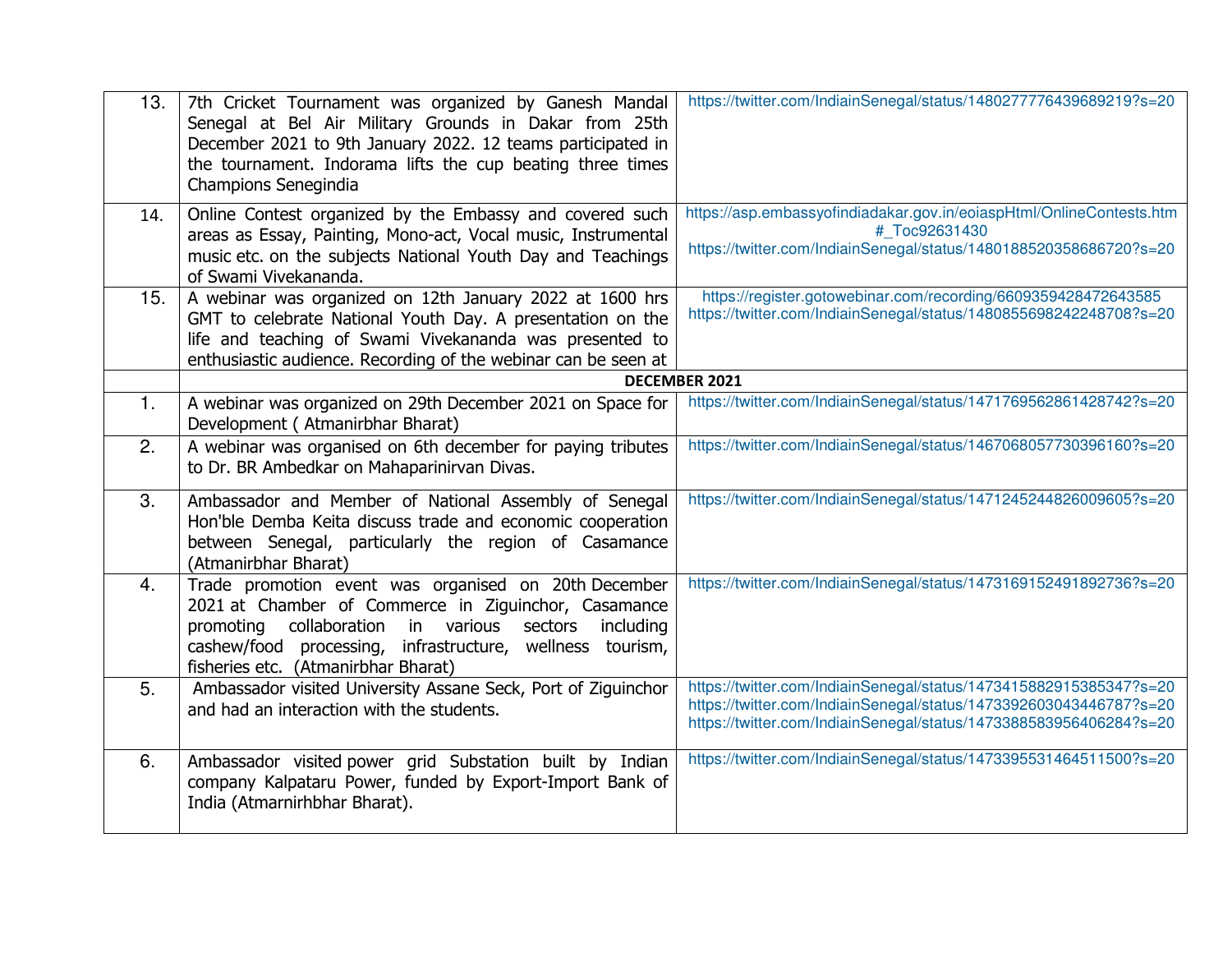|                |                                                                                                                                                                                | <b>NOVEMBER 2021</b>                                               |
|----------------|--------------------------------------------------------------------------------------------------------------------------------------------------------------------------------|--------------------------------------------------------------------|
| 1 <sub>1</sub> | Webinar exploring opportunities in e-Tricycle / autorickshaws<br>in Senegal held on 26 November 2021.                                                                          | https://twitter.com/IndiainSenegal/status/1465257708878245888?s=20 |
| 2.             | #AmritMahotsav: #DekhoApnaDesh #bharatkojaniye quiz for<br>diaspora children organized by Embassy of India in Dakar on<br>28th November 2021.                                  | https://twitter.com/IndiainSenegal/status/1465067931621019657?s=20 |
| 3.             | Celebration of Constitution Day of India + Consular Open<br>House, on 26 November 2021 at 0930 Hrs GMT=1300 Hrs IST                                                            | https://twitter.com/IndiainSenegal/status/1462498757170323461?s=20 |
| 4.             | Guru Nanak Dev Ji Gurupurab celebrations organized by Indian<br>Community in Dakar on 21 November 2021.                                                                        | https://twitter.com/IndiainSenegal/status/1462708390971514885?s=20 |
| 5.             | MoS(VM) Had the honour of calling on H. E. Mr. Adama<br>Barrow, President of The Gambia.                                                                                       | https://twitter.com/MOS_MEA/status/1455441291983130624             |
| 6.             | MoS(VM) met Speaker of the National Assembly of the Gambia,<br>H.E Ms. Mariam Jack Denton.                                                                                     | https://twitter.com/MOS_MEA/status/1455623311673671684             |
| 7.             | MoS(VM) co-chaired 3rd Joint Commission Meeting between<br>India & Senegal with FM H.E.Ms. Aissata Tall Sall in Dakar                                                          | https://twitter.com/MOS_MEA/status/1456624704773672961             |
| 8.             | MoS(VM) released commemorative postal stamp with Minister<br>of Telecom H.E Mr Yankhoba Diatara & FM H.E.Ms.Aissata Tall<br>Sall in Dakar                                      | https://twitter.com/MOS MEA/status/1456625717337366533             |
| 9.             | MoS(VM) interacted with Indian community of Senegal in<br>Dakar on Diwali.                                                                                                     | https://twitter.com/MOS_MEA/status/1456628160318132230             |
| 10.1           | MoS(VM) called on Hon'ble President of the Republic of<br>Senegal, H. E. Mr. Macky Sall in Dakar.                                                                              | https://twitter.com/MOS_MEA/status/1456676227784249345             |
| 11.            | MoS(VM) visited Centre for Entrepreneurship Development &<br>Technology in Dakar along with Minister of Employment & Skill<br>Development H.E. Mr. Dame Diop.                  | https://twitter.com/MOS_MEA/status/1456397764800172038             |
| 12.1           | MoS(VM) met the President of The Gambia, H. E. Adama<br>Barrow & held fruitful discussions on a range of issues<br>including Agriculture & capacity building & Infrastructure. | https://twitter.com/VMBJP/status/1455822713734320131               |
| 13.1           | MoS(VM) interacted with the Indian community of the Gambia.                                                                                                                    | https://twitter.com/MOS_MEA/status/1455900375924547586             |
| 14.            | MoS(VM) joined the Gambian Foreign Minister, H.E. Dr<br>Mamadou<br>Tangara<br>releasing<br>in<br>design<br><b>of</b><br>stamp<br>commemorating.                                | https://twitter.com/MOS_MEA/status/1455212569476702218             |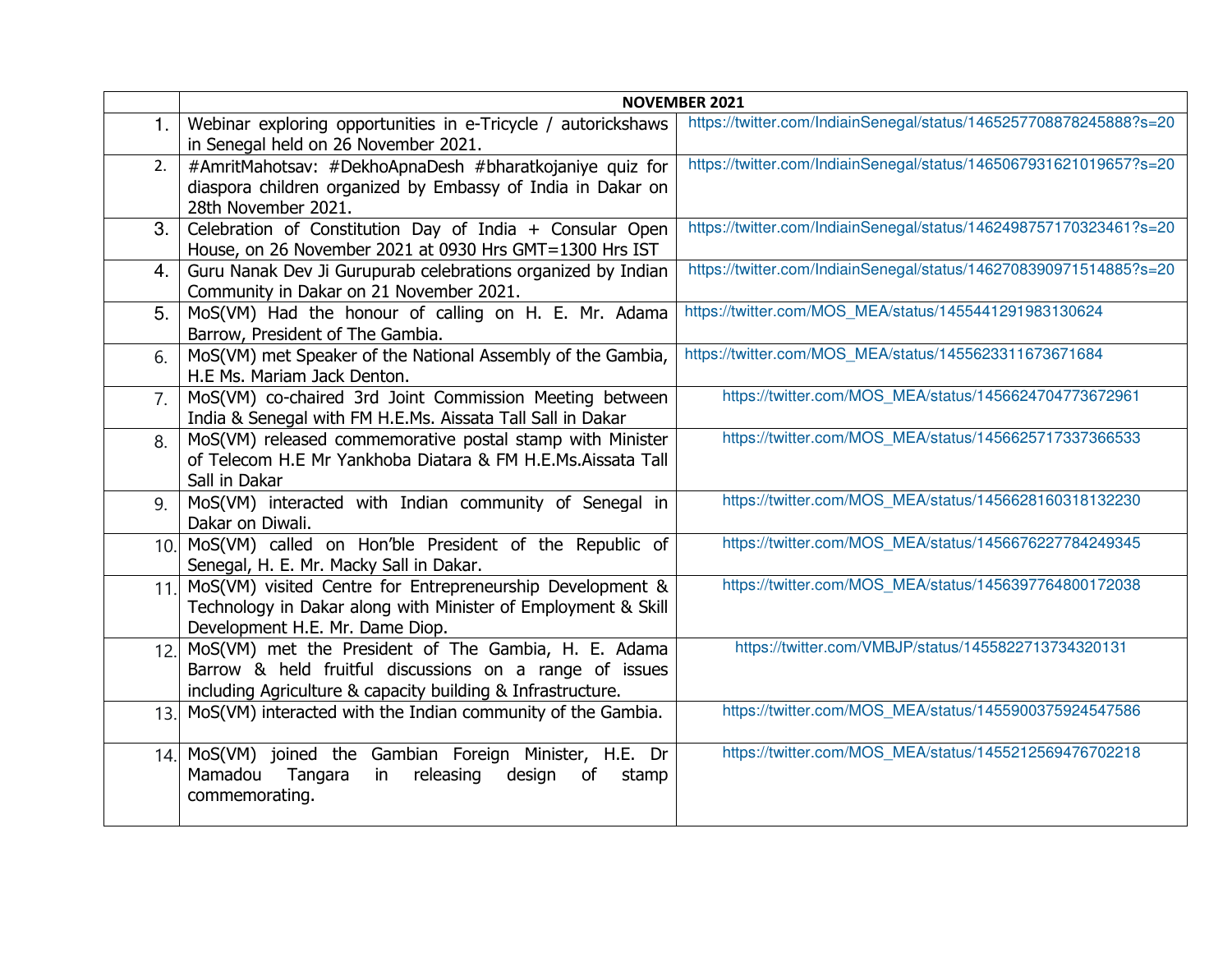| OCTOBER 2021   |                                                                                                                                                                          |                                                                                       |
|----------------|--------------------------------------------------------------------------------------------------------------------------------------------------------------------------|---------------------------------------------------------------------------------------|
| 1 <sub>1</sub> | Amb G V Srinivas calls on H.E. Mr. Cheikh Oumar Hann,<br>Minister of Higher Education, Research and Innovation, of<br>Senegal.                                           | https://twitter.com/IndiainSenegal/status/1453043387205029897                         |
| 2.             | National Unity Day celebrated on 31 Oct 2021 at 1030 Hrs GMT<br>$= 1600$ Hrs IST over webinar:                                                                           | https://register.gotowebinar.com/register/1966235072330086668                         |
| 3.             | Amb G V Srinivas visits, on 21 October 2021, the groundnut oil<br>factory set up by SS International Industries SARL in Kaolak,<br>Senegal.                              | https://twitter.com/IndiainSenegal/status/1451316240966955018                         |
| $\mathbf{4}$ . | Amb G V Srinivas meets High Commissioner of The Gambia to<br>India and Permanent Secretary in the Ministry of Agriculture of<br>The Gambia on 20 October 2021 in Banjul. | https://twitter.com/IndiainSenegal/status/1451314370248691712                         |
| 5.             | High Commissioner of India G V Srinivas meets Deputy Clerk of<br>the National Assembly of The Gambia 18 October 2021.                                                    | https://twitter.com/IndiainSenegal/status/1450717699659677697                         |
| 6.             | High Commissioner of India G V Srinivas calls on the Gambian<br>Minister of Defence Hon. Sheikh Omar Faye on 18 October<br>2021.                                         | https://twitter.com/IndiainSenegal/status/1450717584043741189                         |
| 7.             | High Commissioner of India G V Srinivas calls on the Gambian<br>Minister of Information & Communication Infrastructure Hon.<br>Ebrima Sillah on 18 October 2021.         | https://twitter.com/IndiainSenegal/status/1450716951823765504                         |
| 8.             | In-person Consular open house in Banjul, at Hotel Coco Ocean,<br>on 21 October 2021 from 1800-1900 Hrs                                                                   | https://twitter.com/IndiainSenegal/status/1448605712268070933                         |
| 9.             | Navratri celebrations by the Indian Community, Senegal                                                                                                                   | https://twitter.com/IndiainSenegal/status/1447668347617873932                         |
| 10.            | Floral tributes to Mahatma Gandhi in Dakar, Senegal, at<br>Renaissance Monument on 2nd October 2021.                                                                     | https://twitter.com/IndiainSenegal/status/1444315123263447043                         |
| 11.            | Gandhi Jayanti celebrations online contests Results are at                                                                                                               | https://asp.embassyofindiadakar.gov.in/eoiaspHtml/onlinecontests.ht<br>m# Toc84055271 |
| SEPTEMBER 2021 |                                                                                                                                                                          |                                                                                       |
| 1.             | ITEC Day celebrations in Dakar on 30 Sep 2021.                                                                                                                           | https://twitter.com/IndiainSenegal/status/1443633293753294850                         |
| 2.             | ITEC day and Hindi Day celebrations in Dakar, Senegal, 16 &<br>19 September 2021.                                                                                        | https://asp.embassyofindiadakar.gov.in/eoiaspHtml/AkamSepDPWebi<br>nar.htm            |
| 3 <sub>1</sub> | Amb G V Srinivas calls on H.E. Mr. Amadou Hott, Minister of<br>Economy, Planning and International Cooperation, on 20<br>September 2021.                                 | https://twitter.com/IndiainSenegal/status/1440367033963585538                         |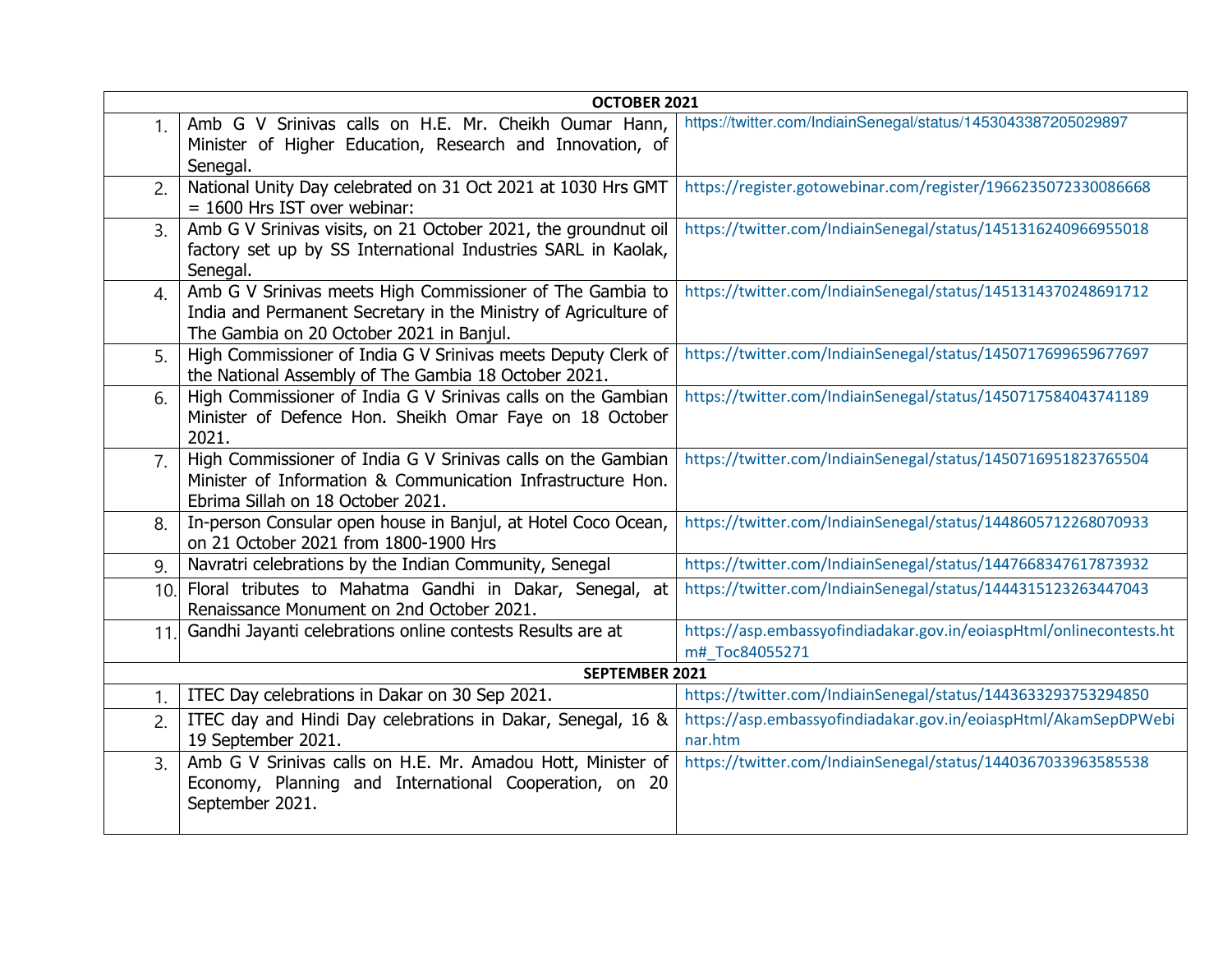| $\overline{4}$ . | Shri Ganesh Chaturthi festival organized by Shri Ganesh<br>Mandal Senegal from 10-19 September 2021 in Dakar. | https://twitter.com/IndiainSenegal/status/1439350690497847306                                                              |
|------------------|---------------------------------------------------------------------------------------------------------------|----------------------------------------------------------------------------------------------------------------------------|
| 5.               | Webinar on 16 Sep, 1030 Hrs GMT, has the agenda of 1)                                                         | https://asp.embassyofindiadakar.gov.in/eoiaspHtml/AkamSepDPWebi                                                            |
|                  | Development Partnership 2) Indian Technical and Economic                                                      | nar.htm                                                                                                                    |
|                  | Cooperation 3) Higher Education in India 4) Trade and                                                         |                                                                                                                            |
|                  | Economic Open House 5) Consular Passport and Visa Open                                                        |                                                                                                                            |
|                  | House. Details here:                                                                                          |                                                                                                                            |
| 6.               | Winners of the Hindi Diwas online contest announced; to check                                                 | https://asp.embassyofindiadakar.gov.in/eoiaspHtml/onlinecontests.ht                                                        |
|                  | results                                                                                                       | m                                                                                                                          |
| 7.               | Amb G V Srinivas calls on H. E. Mr Mamadou Talla, Minister of                                                 | https://twitter.com/IndiainSenegal/status/1437399661296472064                                                              |
|                  | National Education of Senegal                                                                                 |                                                                                                                            |
| 8.               | Ganesh Chaturthi - Congratulations to all the online contest                                                  | https://asp.embassyofindiadakar.gov.in/eoiaspHtml/onlinecontests.ht                                                        |
|                  | winners! (list at                                                                                             | m                                                                                                                          |
| 9.               | Senegalese Chapter of World Malayalee Federation organizes,                                                   | https://twitter.com/IndiainSenegal/status/1434628551479906305                                                              |
|                  | in full conformity with Covid-19 health protocol, Onam                                                        |                                                                                                                            |
|                  | celebrations, inviting all members of Indian community and                                                    |                                                                                                                            |
|                  | friends of India. Program included songs, speeches and Onam                                                   |                                                                                                                            |
|                  | Sadhya (feast).                                                                                               |                                                                                                                            |
|                  | <b>AUGUST 2021</b>                                                                                            |                                                                                                                            |
| 1 <sub>1</sub>   | Janmashtami - online contest winners announced. Joshieta Pal                                                  | https://asp.embassyofindiadakar.gov.in/eoiaspHtml/onlinecontests.ht                                                        |
|                  | wins 1st prize for dance. Complete results at                                                                 | m                                                                                                                          |
| 2.               | Senegal learns, during various visits by its sportsmen to India                                               | https://www.facebook.com/permalink.php?story_fbid=310031566353                                                             |
|                  | from 2015 onwards, the Indian sport of Kho-Kho, embrace it                                                    | 4742&id=1667332616833061                                                                                                   |
|                  | readily and bring it to Senegal.                                                                              |                                                                                                                            |
| 3.               | Amb G V Srinivas calls on President of the People's National                                                  | https://www.facebook.com/permalink.php?story fbid=309657711390                                                             |
|                  | Assembly of Guinea Bissau H. E. Mr. Cipriano Cassamá, during                                                  | 8597&id=1667332616833061                                                                                                   |
|                  | the latter's visit to Senegal.                                                                                |                                                                                                                            |
| $\overline{4}$ . | Senegalese TV program Allo Bombay's anchor Mamadou Kane                                                       | https://www.youtube.com/watch?v=OLbF2C7XsE0                                                                                |
|                  | interviews Amb G V Srinivas, in Hindi, in the context of Special                                              |                                                                                                                            |
|                  | Week organized by the Embassy of India in celebration of 75th                                                 |                                                                                                                            |
|                  | Independence                                                                                                  |                                                                                                                            |
| 5.               | SenegIndia plants on 15 August 2021, 75 trees at SD City,                                                     | https://www.facebook.com/permalink.php?story_fbid=309254686764                                                             |
|                  | Senegal,<br>celebration<br><sub>of</sub><br>75th<br>Diamniadio,<br>in<br>in                                   | 4955&id=1667332616833061                                                                                                   |
|                  | Independence#AmritMahotsav                                                                                    |                                                                                                                            |
| 6.               |                                                                                                               | India-Senegal Business luncheon meeting on 17 August 2021   https://www.facebook.com/permalink.php?story_fbid=309249469098 |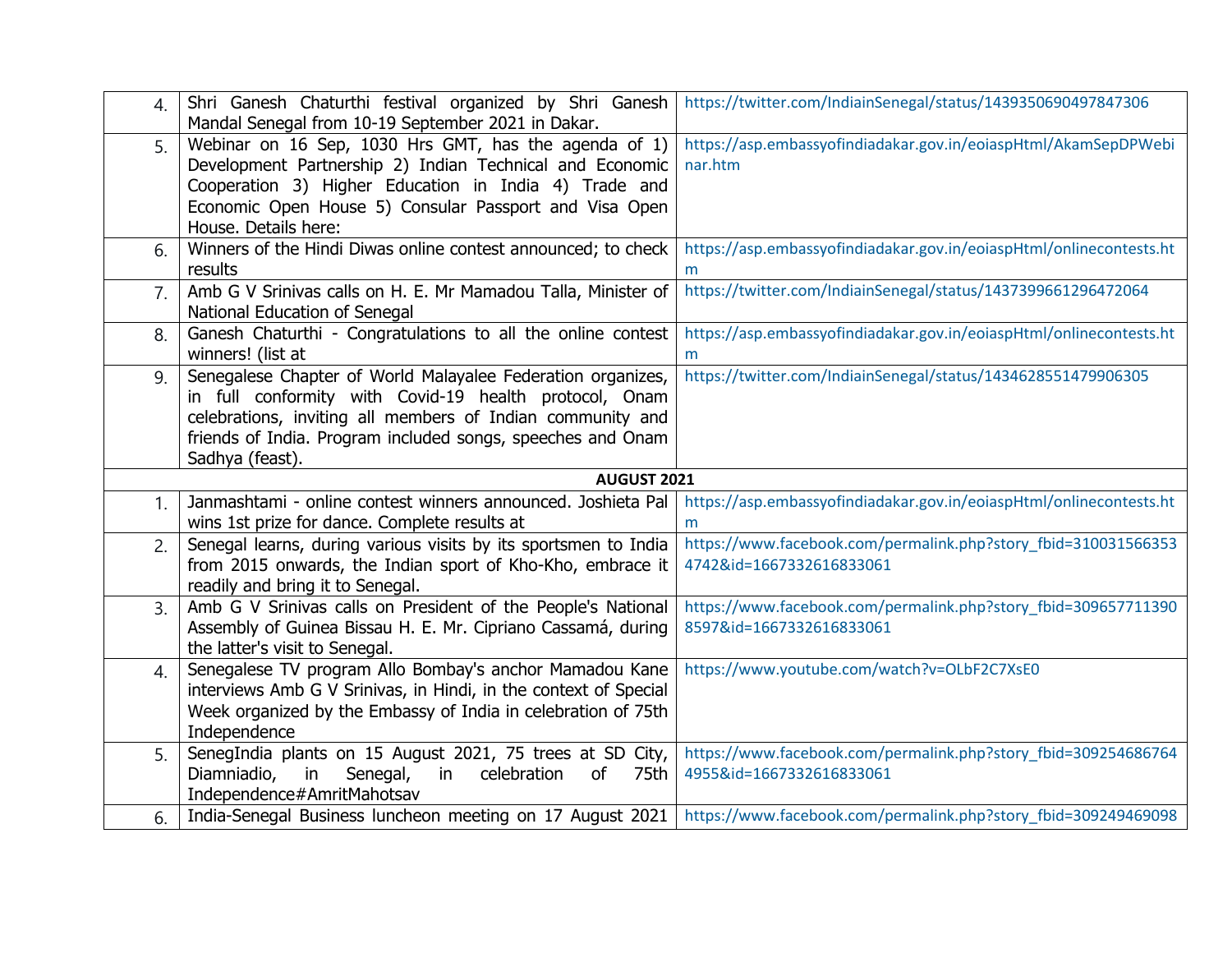|                | at Hotel King Fahd                                                                                                        | 3506&id=1667332616833061                                                                   |
|----------------|---------------------------------------------------------------------------------------------------------------------------|--------------------------------------------------------------------------------------------|
| 7 <sub>1</sub> | Indian Independence Day Reception held in Dakar on 16                                                                     | https://www.facebook.com/permalink.php?story_fbid=309184322104                             |
|                | August 2021 following all the Covid-19 barrier measures and                                                               | 8653&id=1667332616833061                                                                   |
|                | ensuring that the number of guests was within the overall                                                                 |                                                                                            |
|                | ceiling indicated by the local authorities.                                                                               |                                                                                            |
| 8.             | A webinar to promote Indian exports to Senegal, The Gambia,                                                               | https://asp.embassyofindiadakar.gov.in/eoiaspHtml/expor?fbclid=IwA                         |
|                | Guinea Bissau and Cabo Verde was held on 16 August 2021,                                                                  | R3UAW123Q91pxW0B6hS wc5 GsKQP7xJgYnctVVkByKoqPwldhMNhg                                     |
|                | details including recording of the webinar may be seen at:-                                                               | 6 jo#AmritMahotsav                                                                         |
| 9.             | British Senegalese Institute creates an India Corner in their                                                             | https://www.facebook.com/permalink.php?story_fbid=309101469779                             |
|                | public library dedicating it to books on India and from India.                                                            | 8172&id=1667332616833061                                                                   |
|                | The books, mainly gifted by the Embassy of India, are available                                                           |                                                                                            |
|                | to those learning English at the Institute, as also others from                                                           |                                                                                            |
|                | outside.                                                                                                                  |                                                                                            |
|                | 10. Renaissance Monument in Dakar, tallest statue in Africa, is lit                                                       | https://www.facebook.com/permalink.php?story_fbid=309093902447                             |
|                | up in Indian tri-colors celebrating 75th Independence Day of                                                              | 2406&id=1667332616833061                                                                   |
|                | India.                                                                                                                    |                                                                                            |
| 11.            | Indian<br>Community in the<br>Gambia<br>celebrates<br>75th                                                                | https://www.facebook.com/permalink.php?story_fbid=309093507113                             |
|                | Independence Day of India #AmritMahotsav                                                                                  | 9468&id=1667332616833061                                                                   |
|                | 12. Floral tributes to the bust of Mahatma Gandhi in Praia,                                                               | https://www.facebook.com/permalink.php?story_fbid=309093433113                             |
|                | #CaboVerde, on 15 August 2021.                                                                                            | 9542&id=1667332616833061                                                                   |
|                | 13. People's festival in celebration of 75th Independence Day of<br>India at Renaissance Monument, Dakar, 15 August 2021. | https://www.facebook.com/permalink.php?story_fbid=309093298447<br>3010&id=1667332616833061 |
|                | Colorful cultural program                                                                                                 |                                                                                            |
|                | 14. Flag hoisting at Embassy of India in Dakar on the occasion of                                                         | https://www.facebook.com/permalink.php?story_fbid=309033079119                             |
|                | Independence Day                                                                                                          | 9896&id=1667332616833061                                                                   |
| 15.1           | Floral Tributes to the bust of Mahatma Gandhi located at                                                                  | https://www.facebook.com/permalink.php?story_fbid=309032956453                             |
|                | Renaissance Monument, Dakar, 15 August 2021.                                                                              | 3352&id=1667332616833061                                                                   |
|                | 16. A webinar was held on 9 Aug to discuss freedom struggle and                                                           | https://www.facebook.com/permalink.php?story_fbid=308741999149                             |
|                | nation & relations building, recalling heroes from respective                                                             | 0976&id=1667332616833061                                                                   |
|                | histories; political and historical developments and relations                                                            |                                                                                            |
|                | over the years since independence                                                                                         |                                                                                            |
| 17.            | Amb G V Srinivas speaks to media at PNA as the weeklong                                                                   | https://www.facebook.com/permalink.php?story_fbid=308654064491                             |
|                | celebrations of 75th Independence Day of India are launched                                                               | 2244&id=1667332616833061                                                                   |
|                | on 9 Aug 2021                                                                                                             |                                                                                            |
|                |                                                                                                                           |                                                                                            |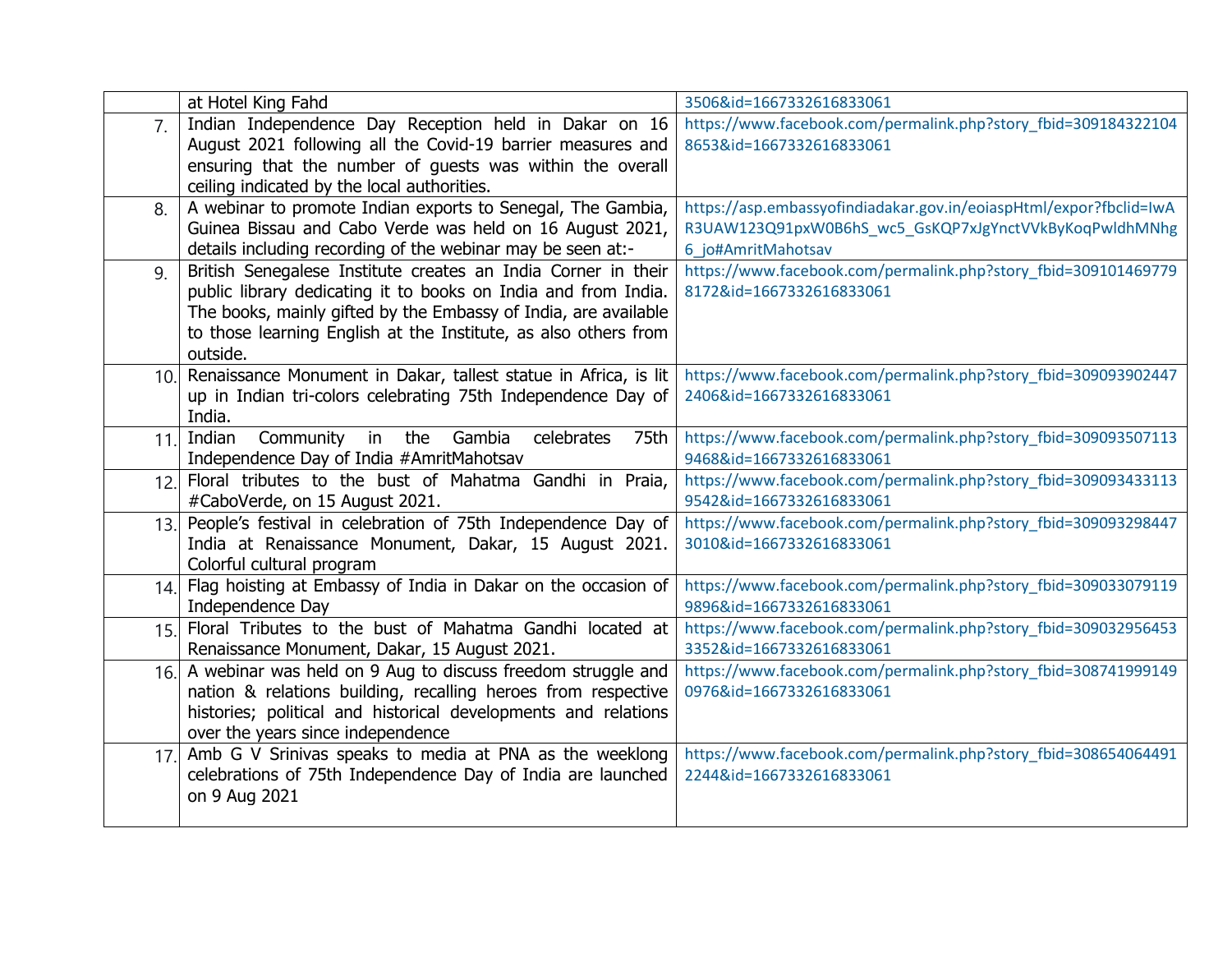| <b>JULY 2021</b>     |                                                                                                                                                                                                                                                               |                                                                                                                                                         |
|----------------------|---------------------------------------------------------------------------------------------------------------------------------------------------------------------------------------------------------------------------------------------------------------|---------------------------------------------------------------------------------------------------------------------------------------------------------|
| 1 <sub>1</sub>       | July Consular Passport Visa OPEN HOUSE on 29 July 2021 at<br>1900 Hrs GMT                                                                                                                                                                                     | https://www.facebook.com/permalink.php?story_fbid=307487613607<br>8695&id=1667332616833061                                                              |
| 2.                   | Secretary (Economic Relations) Shri Rahul Chhabra calls on<br>President of Guinea Bissau H. E. General Umaro Sissoco<br>Embaló on 6 July 2021 in Bissau.                                                                                                      | https://www.facebook.com/permalink.php?story_fbid=306182457071<br>7185&id=1667332616833061                                                              |
|                      | <b>JUNE 2021</b>                                                                                                                                                                                                                                              |                                                                                                                                                         |
| 1.                   | International Day of India celebrated in Dakar on 26th June at<br>Monument Renaissance was a success despite the incessant<br>rain and stormy weather.                                                                                                        | https://www.facebook.com/permalink.php?story fbid=305227007500<br>5968&id=1667332616833061                                                              |
| 2.                   | #IDY2021 celebrations in Bissau on 20 June 2021.                                                                                                                                                                                                              | https://www.facebook.com/permalink.php?story_fbid=304880734535<br>2241&id=1667332616833061                                                              |
| 3.                   | #IDY2021inDakar celebrations, 21 June 2021, at Bel Air<br>Military Grounds.                                                                                                                                                                                   | https://www.facebook.com/permalink.php?story fbid=304825765540<br>7210&id=1667332616833061                                                              |
| $\mathbf{A}_{\cdot}$ | Amb G V Srinivas calls on Sports Minister H. E. Mr. Matar BA to<br>discuss sports links and invite for #IDY2021inDakar<br>celebrations on 26 June                                                                                                             | https://www.facebook.com/permalink.php?story fbid=303990624624<br>2351&id=1667332616833061                                                              |
| 5.                   | Online dance, song, photo and sketch contest. Attractive cash<br>prizes, ranging from CFA 10000 to CFA 100000. Last date 11<br>Jun 2021. Details at                                                                                                           | https://asp.embassyofindiadakar.gov.in/eoiaspHtml/idy2021.htm?fbcl<br>id=IwAR3AN0SGHBbjyf9_uRbHFBH_kkoybZ3987xtOJNmwojrcs-<br>GtFvAZlRtPu8#_Toc73930007 |
| 6.                   | India joins Senegal in celebrating World Environment Day<br>through plantation of trees, organized by General Delegation<br>for the Promotion of Urban Poles (DGPU), Government of<br>Senegal on 5th June 2021.                                               | https://www.facebook.com/permalink.php?story_fbid=303582755998<br>3553&id=1667332616833061                                                              |
|                      | <b>MAY 2021</b>                                                                                                                                                                                                                                               |                                                                                                                                                         |
| 1.                   | Indian community in Senegal joins the initiative 'RAMADAN &<br>SOLIDARITY' from HELP (Horizon of Exchange and Fight<br>against Poverty); the initiative endeavors to support<br>underprivileged families with foodstuffs during the holy month<br>of Ramadan. | https://www.facebook.com/permalink.php?story_fbid=301534713536<br>4929&id=1667332616833061                                                              |
| 2.                   | How Special Economic Zones could be the vehicles to<br>strengthen India's trade and economic relations with Senegal,<br>The Gambia, Guinea Bissau and Cabo Verde: webinar on 20<br>May 2021 at 1030 Hrs GMT                                                   | https://www.facebook.com/permalink.php?story_fbid=301301090226<br>5219&id=1667332616833061                                                              |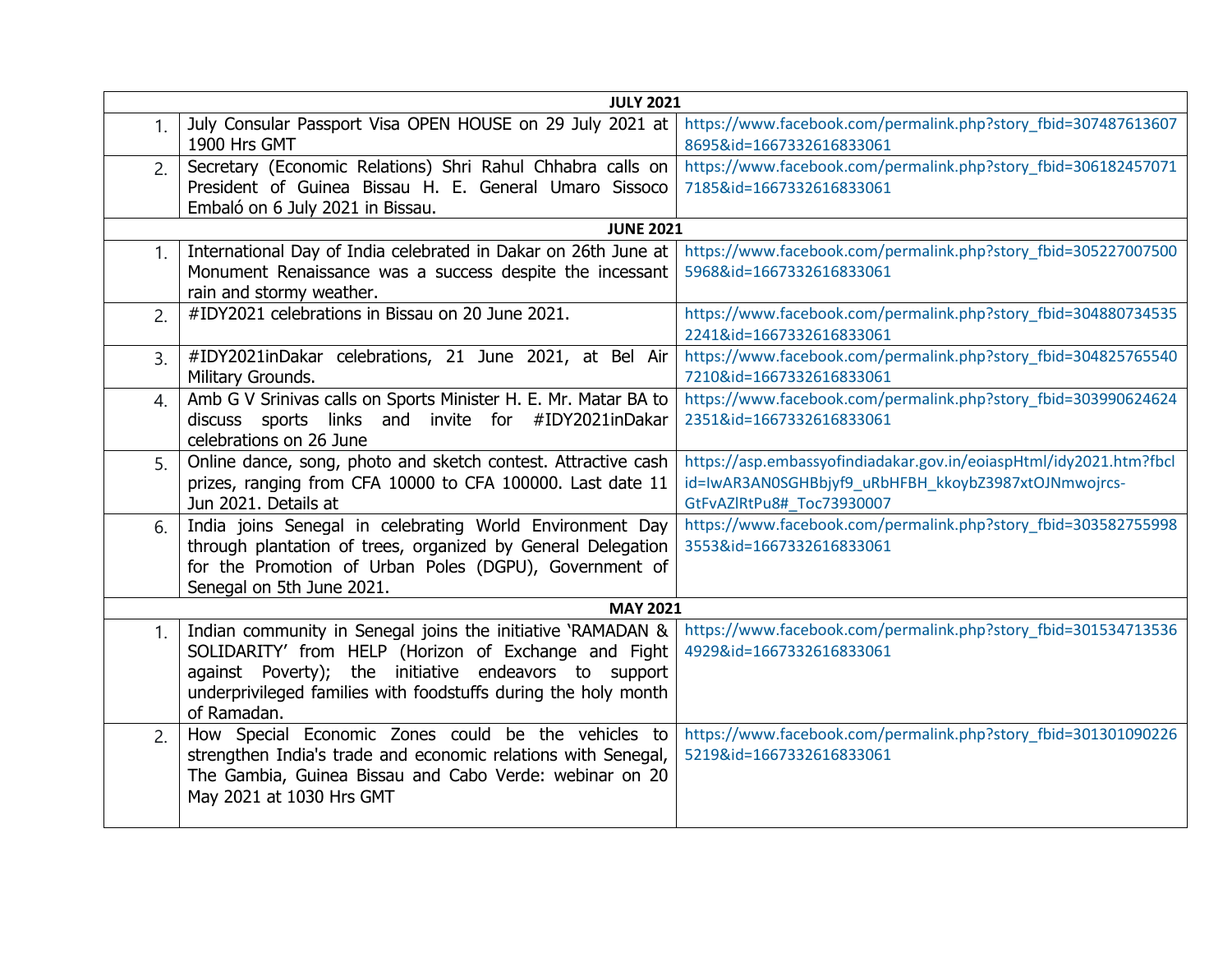| <b>APRIL 2021</b> |                                                                 |                                                                |
|-------------------|-----------------------------------------------------------------|----------------------------------------------------------------|
| 1.                | During his visit to Bissau to present credentials, Amb G V      | https://www.facebook.com/permalink.php?story_fbid=300774652612 |
|                   | Srinivas interacts with the Minister of Finance and Economy of  | 4990&id=1667332616833061                                       |
|                   | Guinea Bissau H E Mr João Alage Mamadu FADIA.                   |                                                                |
| 2.                | Amb G V Srinivas interacts in Bissau on 26 April 2021 with      | https://www.facebook.com/permalink.php?story_fbid=300602423963 |
|                   | members of Indian Association in Guinea Bissau.                 | 0552&id=1667332616833061                                       |
| 3.                | Amb Designate to Guinea Bissau Mr G V Srinivas calls on         | facebook.com/permalink.php?story_fbid=3005354586364184&id=166  |
|                   | Foreign Minister H. E. Mme Suzi Barbosa in Bissau on 26 April   | 7332616833061                                                  |
|                   | 2021 and presents copies of his credentials.                    |                                                                |
| 4.                | Minister of Trade and Small and Medium Enterprises of Senegal   | https://www.facebook.com/permalink.php?story_fbid=299579852731 |
|                   | Mme Aminiata Assome invites and holds discussion with           | 9790&id=1667332616833061                                       |
|                   | Ambassador G V Srinivas to draw road map to further             |                                                                |
|                   | strengthen bilateral trade and economic cooperation.            |                                                                |
| 5.                | A Webinar was organized on 14 April at 6 PM GMT to 1)           | https://www.facebook.com/permalink.php?story_fbid=299579628398 |
|                   | celebrate birth anniversary of Father of Indian Constitution Dr | 6681&id=1667332616833061                                       |
|                   | Ambedkar 2) participate in Vaishanav Jan To contest, and, 3)    |                                                                |
|                   | for Consular Passport and Visa Open House                       |                                                                |
| 6.                | Indian community in #Senegal celebrates Vaisakhi and Cheti      | https://www.facebook.com/permalink.php?story_fbid=299427680413 |
|                   | Chand in Dakar on 11 April 2021                                 | 8629&id=1667332616833061                                       |
|                   | <b>MARCH 2021</b>                                               |                                                                |
| 1 <sub>1</sub>    | Popular TV program on the channel 2STV running for the past     | https://www.facebook.com/permalink.php?story_fbid=298535651836 |
|                   | 17 years Hello Bombay invites Ambassador GVSrinivas for         | 3991&id=1667332616833061                                       |
|                   | discussion with anchor Mamadou Kane on India Senegal            |                                                                |
|                   | bilateral issues with emphasis on people-to-people relations    |                                                                |
| 2.                | India@75: 75 weeks to 75th anniv of India's Independence:       | https://www.facebook.com/permalink.php?story_fbid=297981332558 |
|                   | Amb GVSrinivas speaks about ICT revolution in India.            | 4977&id=1667332616833061                                       |
| $\overline{3}$ .  | Amb G V Srinivas speaking to media on 12 March 2021 in          | https://www.facebook.com/permalink.php?story_fbid=297811422575 |
|                   | Dakar during formal ceremony marking arrival of Made in India   | 4887&id=1667332616833061                                       |
|                   | Covid-19 vaccines in Senegal.                                   |                                                                |
| 4.                | Higher Education in India - ICCR (Indian Council for Cultural   | https://www.facebook.com/permalink.php?story_fbid=297749064248 |
|                   | Relations) scholarships for the year April 2021- March 2022.    | 3912&id=1667332616833061                                       |
|                   | Education roadshow on 25 March 2021, 1900 Hrs GMT.              |                                                                |
| 5.                | Vibrant Indian Festivals- Festival of colors Holi 2021. Online  | https://www.facebook.com/permalink.php?story_fbid=297748740581 |
|                   | fusion dance and music contest. Virtual celebrations on Sunday  | 7569&id=1667332616833061                                       |
|                   | 28 March at 1030 GMT. Details at:                               |                                                                |